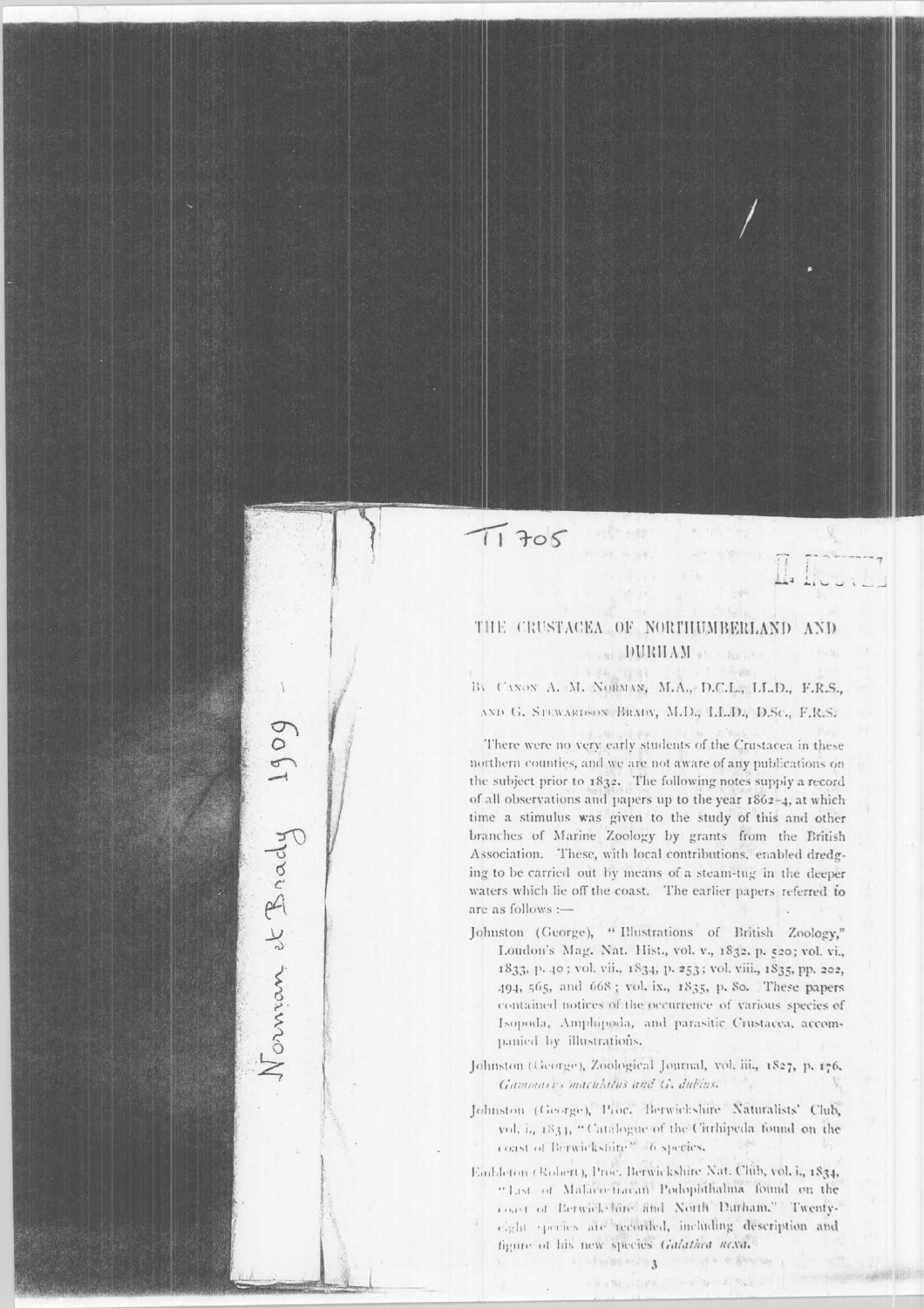## CRUSTACEA OF NORTHUMBERLAND AND DURHAM

- Baird (W.), Hist. Berwickshire Nat. Club, vol. ii., p. 145 (1845<sup>P</sup>), "Arrangement of the British Entomostraca." In this paper are a few records from Berwick Bay,
- Baird (V.), Hist. Berwickshire Nat. Club, vol. ii. (1845?), Caligus Strömii described.
- Hardy (James), Hist. Berwickshire Nat. Club, vol. iv., p. 212 (1845?), Pagurus Prideauxii Leach. "Found in deep water off Burmouth, lodged in a curious domicile formed of a sponge (Halichondria suberea Johnston)." It seems probable that the species found was Pagurus cuanensis.
- Hancock (Albany), Trans. Tyneside Nat. Field Club, vol. i., 1850, and also Ann. and Mag. Nat. Hist., ser. 2, vol. iv., 1849, p. 305; pls. viii., ix., "Notice of the occurrence on the British coast of a Burrowing Barnacle belonging to a new order of the class Cirripedia." The species was named Alcippe lampas.
- Hancock (Albany), Trans. Tyneside Nat. Field Club, vol. iv., 1858, p. 17, and also Ann. and Mag. Nat. Hist., ser. 3, vol. ii., p. 443, describes the markings on the sand caused by the crawling of the two Amphipoda Sulcator arenarius and Kröyera arenaria; which Crustacea are described by Spence Bate in the Tyneside Transactions immediately before the paper by Hancock at p. 15, and figured pl. ii., figs. 1 and 2.
- Norman (A. M.), Trans. Tyneside Nat. Field Club, vol. iv., 1860, p. 326, pl. xvii., "On an undescribed Crustacean of the genus Mysis."
- Norman (A. M.), Trans. Tyneside Nat. Field Club, vol. v., 1860, p. 143, pl. iii., "On species of Ostracoda found in Northumberland and Durham, new to Great Britain."
- Hancock (Albany) and Norman (A. M.), Trans. Linn. Soc., vol. xxiv., 1863, p. 49, pls. xv., xvi., "On Splanenotrophus, an undescribed genus of Crustacea, parasitic in Nudibranchiate Mollusca." One of the two species, Splancnotrophus brevipes, had been taken on the Northumberland coast.